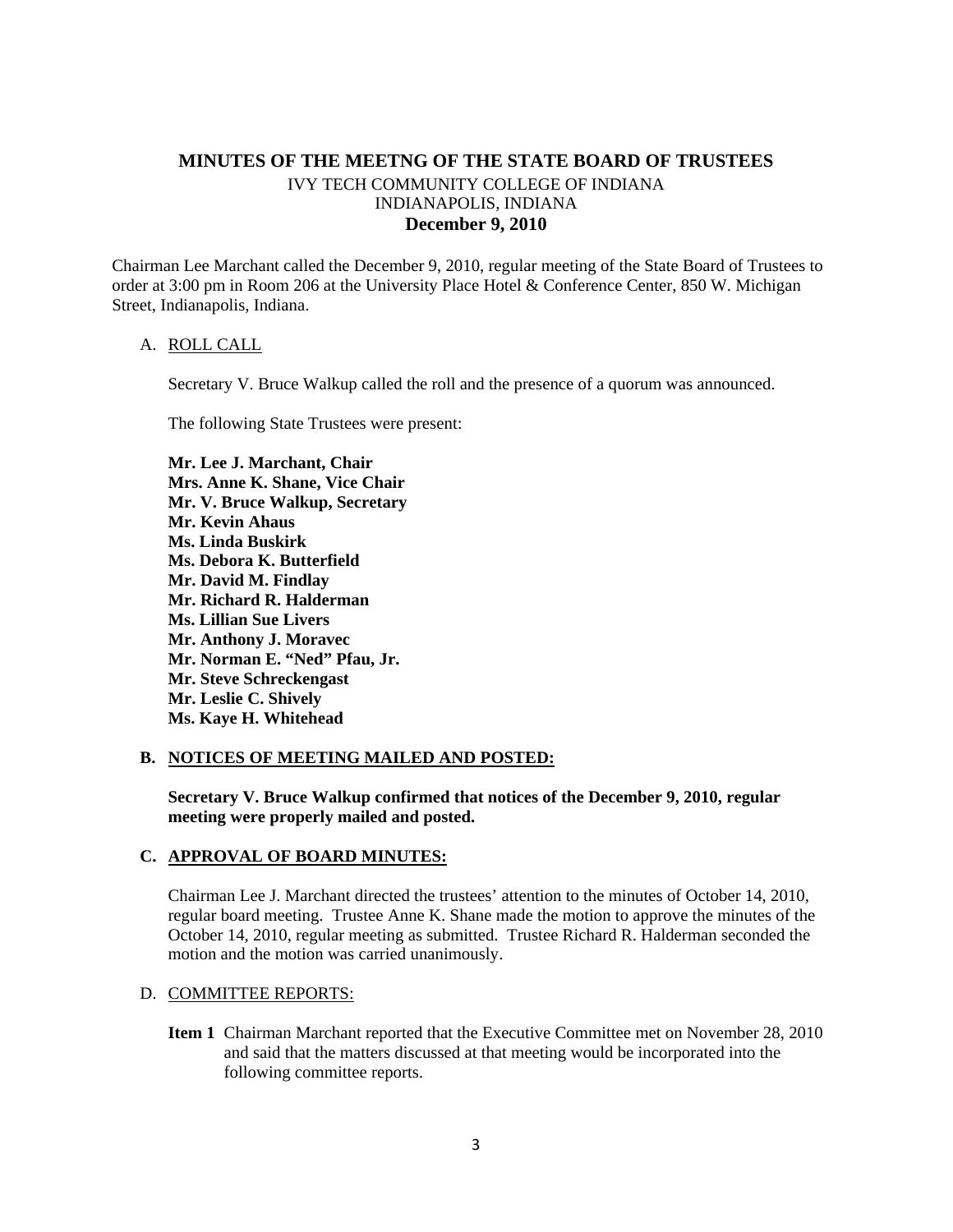**Item 2** Chairman Marchant called upon Trustee Norman "Ned" E. Pfau, Jr. for a report from **Budget and Finance Committee.** Trustee Pfau moved for approval of:

### **Resolution Number 2010-76, Approval of Accounts Receivable Write-Offs For The Fiscal Year Ending June 30, 2010**

Trustee Richard R. Halderman seconded the motion, and the motion carried unanimously.

Discussed the Indiana Disparity study from the BBC Research and Consulting Group, received an update regarding potential capital projects, and received a report regarding the College's Annual Financial Report.

- **Item 3** Chairman Marchant called upon Trustee Linda Buskirk for the **Planning and Education Committee Report.** Trustee Buskirk reported that the committee had no action items for the board to consider but the committee did hear some important updates. Trustee Buskirk mentioned that the Commission for Higher Education has decided upon a much more streamlined approach to getting commission approval to offer degrees and certificates previously approved for other regions. Mary Ostrye updated the committee on a major initiative to simplify Ivy Tech's diverse curriculum and concentrations, which will hopefully lead to greater degree completion rates. The committee also heard a report on the College's progress toward implementing Ivy Tech Technical Skills Institute as an alternative degree delivery that is based on the Tennessee model. Finally, Chancellor Whikehart and several of his staff informed the board of the new Bill and Gayle Cook Entrepreneurial Center in Bloomington.
- **Item 4** Chairman Marchant called upon Trustee Kaye H. Whitehead to give the **Building, Grounds and Capital Committee Report.** Trustee Whitehead moved for approval of:

### **Resolution Number 2010-71, Approval to Receive Three Additional Improved Properties On or Near Sample Street in South Bend as Gifts, Region 2/North Central**

Trustee Linda Buskirk seconded the motion, and the motion carried unanimously.

### **Resolution Number 2010-72, Approval to Receive the Kokomo Event Center as a Gift from the Howard County Commissioners, Region 5/Kokomo**

Trustee David M. Findlay seconded the motion, and the motion carried unanimously.

### **Resolution Number 2010-73, Approval to Purchase 0.367 Acres of Improved Land at 316 West Howard Street in Muncie, Region 6/East Central**

Trustee Norman "Ned" E. Pfau, Jr. seconded the motion, and the motion carried unanimously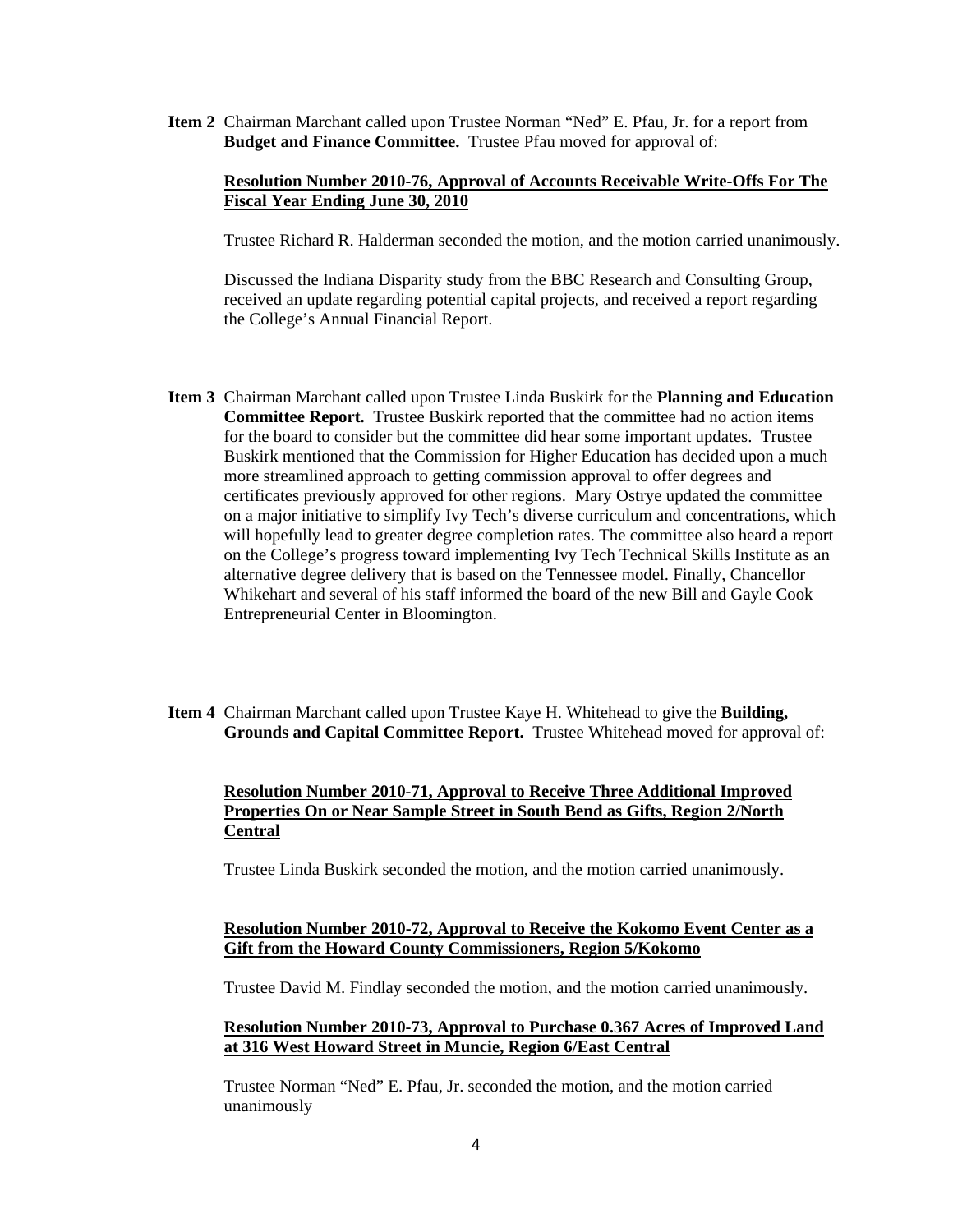## **Resolution Number 2010-74, Approval to Purchase 0.655 Acres of Vacant Land at 8108 Highway 311 in Sellersburg, Region 13/South Central**

Trustee Richard R. Halderman seconded the motion, and the motion carried unanimously.

**Resolution Number 2010-75, Approval to Amend the Agreement with Schmidt Associates for Increases Design Work Based on the Final Design Estimate for the Indianapolis Fall Creek Expansion New Construction and Renovation Project, Region 8/Central Indiana** 

Trustee Leslie C. Shively seconded the motion, and the motion carried unanimously.

## **Resolution Number 2010-78, Approval to Request That Ivy Tech Foundation, INC. Receive a Grant and Use The Funds to Purchase and Renovate A Building For Lease To The College.**

Trustee V. Bruce Walkup seconded the motion, and the motion carried unanimously.

**Item 5** Chairman Marchant called upon Trustee David M. Findlay for the **Audit Committee Report.** Trustee Findlay reported that the Audit Committee met this morning and would like to formally recognize Mark Husk and Bob Holmes for the clean audit report from the State Board of Accounts.

The College received a Department of Education Final Determination Letter for the Year End Close June 30, 2009 Federal Awards Audit. There were no fines or penalties assessed. This was attributed to the College's aggressive approach in rectifying the identified issues.

Finally, the audit committee discussed the audit schedule for the balance of the year.

**Item 6** Chairman Marchant called upon Trustee Steve Schreckengast for the Workforce and  **Economic Development Committee Report.** Trustee Schreckengast reported that there were no action items for the board to consider**.** David Garrison updated the committee on Ivy Tech's involvement with providing education and training in the State's correctional facilities. Becky Nickoli gave a grants update that illustrated Ivy Tech's receipt and administration of \$50 million in grants.

# E. **TREASURER'S REPORT:**

Chairman Marchant called on Bob Holmes, Vice President for Finance and Treasurer, for the Treasurer's Report. Treasurer Holmes reported that we are now approaching the middle of the 2010-11 fiscal year. Through November total revenue has grown just under 32 million or over 11 percent for year, increased student fee revenue accounts for biggest portion of growth -is up 27.5 million or 14.5 %. Much of the increase is due to fall and summer enrollment growth and to early registration for spring term.

State appropriations are up \$5.2 million or 6 % primarily from increases in debt service and reimbursements. This % increase is narrowing as debt service costs and reimbursements are front end loaded at the beginning of the year. Investment income is up slightly off setting a portion of the decrease in miscellaneous revenues and transfers in. The College's in investable balances is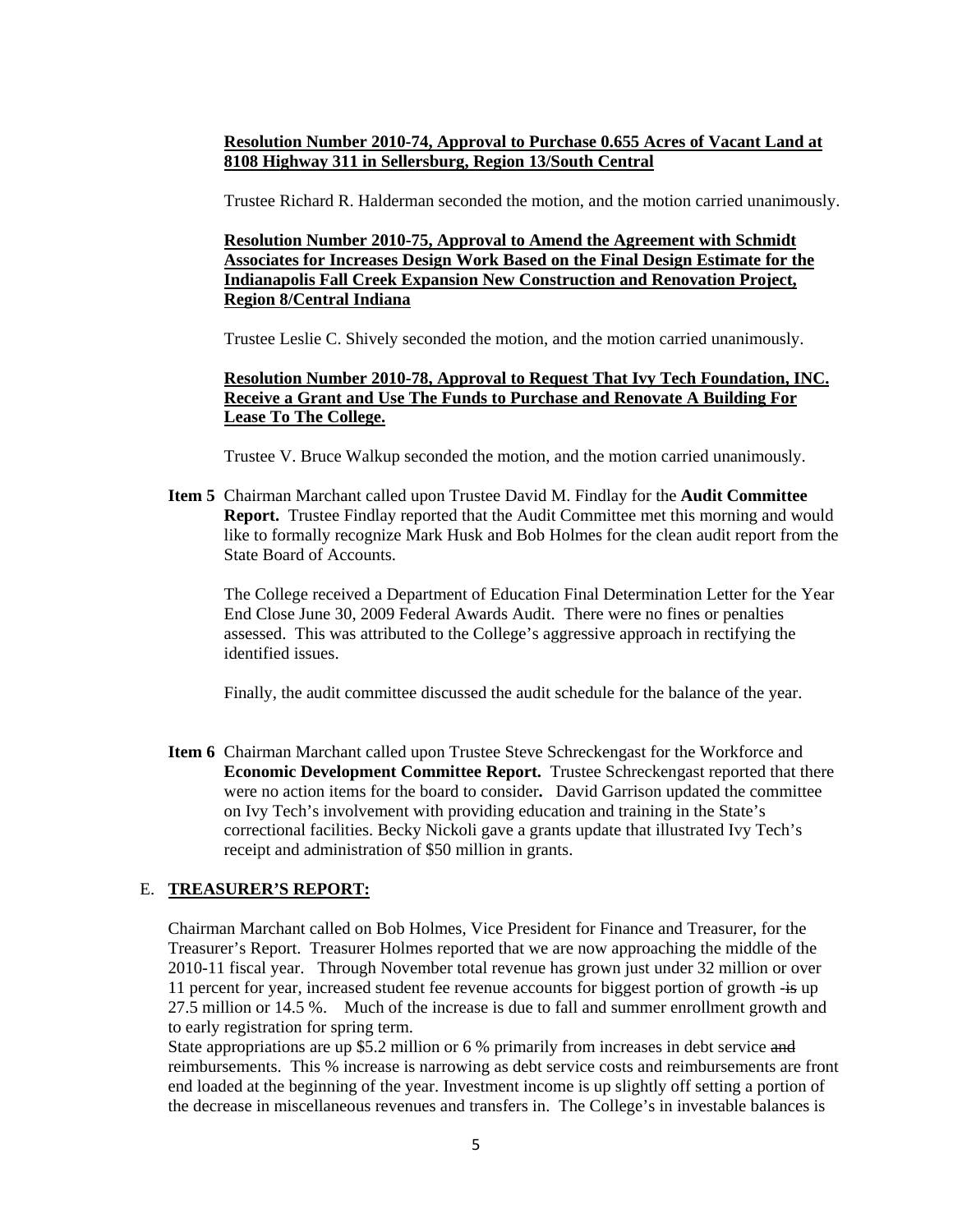off setting continuing drops in interest rates. We have also benefited from previous purchases of longer term CDs and a few treasury and agency issues.

Total general operating expenditures have increased over 19 million dollars, so we continue to have a positive spread of  $$12.7$  million over the first five months.

\$10.9 million of the total increase is in compensation with most of the remainder being transfers or increases in supplies and equipment.

Finally Treasurer Holmes noted that the first external step of the 2011-13 biennial budget process takes place on Friday when CHE will adopt their recommendations for the operating and capital budgets.

### F. **STATE OF THE COLLEGE**

Chairman Marchant called on President Thomas J. Snyder for the President's Report.

President Snyder gave the Board his annual report on diversity. He reported on the various outreach efforts of the College and the progress we are making in increasing the numbers of minority faculty and staff.

President Snyder also provided updates on the College's efforts to fully implement the programs and principles that will improve student success and completion. The Achieving the Dream initiative is the most visible of these efforts.

President Snyder introduced new Chancellor of Indianapolis region Dr. B. Kaye Walter. Dr.Walter summarized her professional background and thanked President Snyder and the Board for the opportunity to join Ivy Tech. At President Snyder's prompting Dr. Walter shared her observations about possible opportunities to incorporate into Ivy Tech some of the best practices that she had experienced with her last institution in Florida.

President Snyder presented his calendar to the State Board and discussed the many opportunities and relationships built the past few months.

#### G. **OLD BUSINESS**

Chairman Marchant called for old business, and there was none.

#### H. **NEW BUSINESS**

Trustee Marchant called for new business.

Trustee David M. Findlay presented **Resolution Number 2010-77, Approval to Honor Dr. Virginia Calvin upon Her Retirement from Ivy Tech Community College of Indiana.**  Trustee V. Bruce Walkup seconded the motion, and the motion carried unanimously. Trustee Findlay thanked the Board for their approval of this resolution because it is important to memorialize the contributions of Dr. Virginia Calvin to the educational fabric of South Bend and north central Indiana.